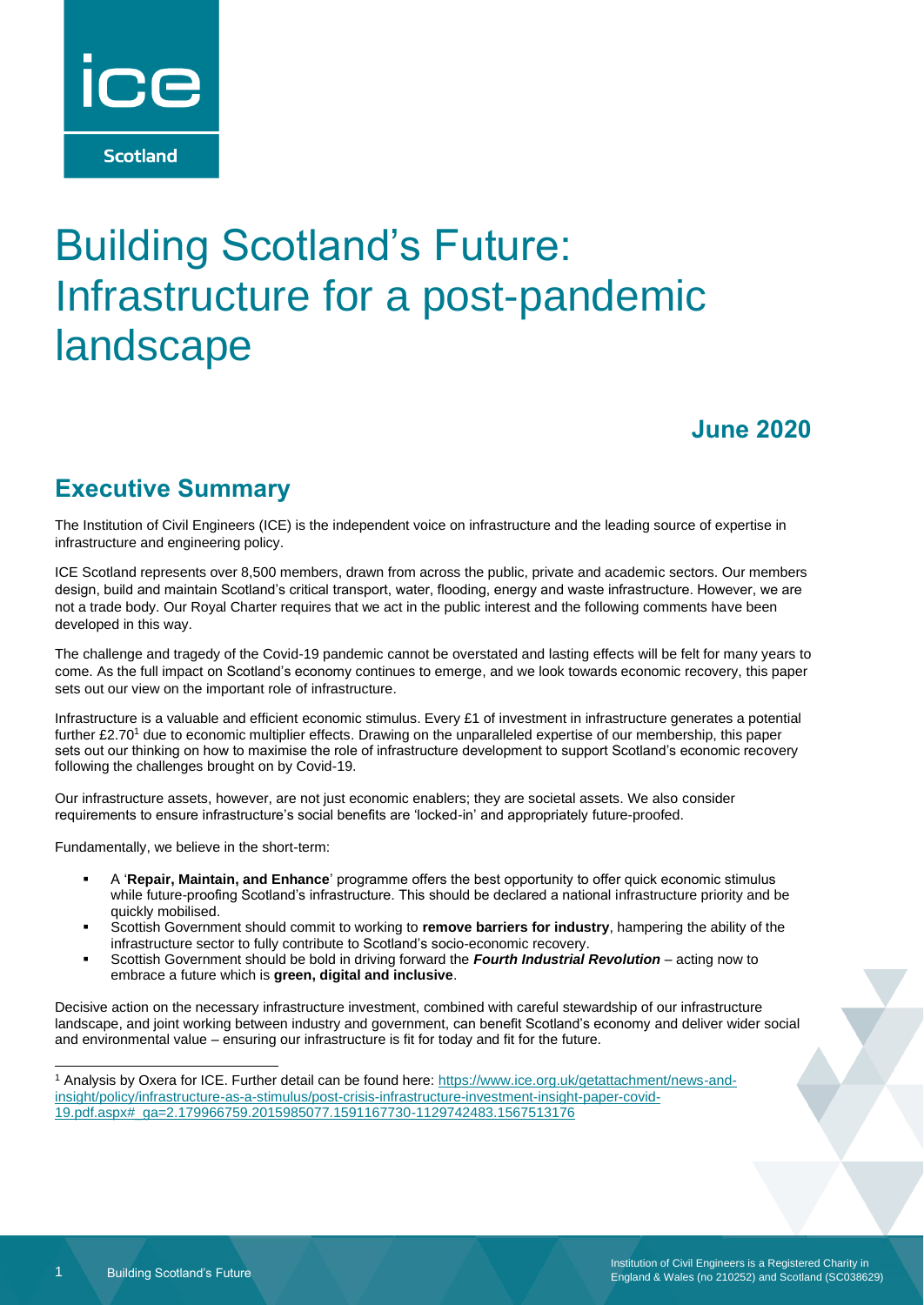

### **The role of infrastructure in economic stimulus**

*Infrastructure can play a valuable role in economic stimulus, through what is known as 'multiplier effects' – the economic value-add created at different stages of an infrastructure project. Due to these effects, analysis conducted for ICE has shown that each £1 spent on infrastructure could generate £2.70.* 

*For quick, low-risk, economic stimulus ICE Scotland recommends Scottish Government rolls out a 'Repair, Maintain and Enhance' programme. This would tackle our current maintenance deficit, deliver multiplier effects and future-proof our infrastructure networks – building resiliency into our system.* 

Covid-19 will leave socio-economic scars. A third of Scotland's workforce could be unemployed or furloughed<sup>2</sup> while UK unemployment could to rise to 10%, amid a 12.8% fall in GDP in 2020<sup>3</sup>. On a global scale, the International Monetary Fund (IMF) expects GDP growth for 2020 to be negative, with 'a recession at least as bad as during the global financial crisis or worse'<sup>4</sup> .

Infrastructure has long been viewed as a valuable economic pump-primer. Analysis by the IMF has shown that, in a sample of advanced economies, a one percentage point of GDP increase in infrastructure investment increases the level of output by 0.4% in the same year and by 1.5% four years after. Infrastructure spending can provide governments with one of the greatest returns on its investments<sup>5</sup>.

#### **Multiplier effects**

Infrastructure's economic stimulus successes are largely driven by multiplier effects. Infrastructure projects create a stimulus effect through activity generated across all stages of an asset's lifecycle – planning, design, construction, operation & maintenance (and in some cases decommissioning). This creates not just short-term stimulus but long-term value.

Analysis conducted by Oxera on behalf of ICE found that the Office for National Statistics (ONS) estimates of multipliers by infrastructure sector range between 1.5 and 2.7. Therefore, for each £1 spent on infrastructure, there would be an additional £1.50-£2.70 of demand due to multiplier effects<sup>6</sup>.

Infrastructure also generates jobs, both directly through construction and maintenance, and indirectly through wider supply chain activity. Additionally, infrastructure assets themselves improve access to employment and income generating opportunities<sup>7</sup>.

#### **Repair, maintain and enhance**

Asset maintenance is a fundamental part of a resilient and productive Scottish infrastructure system and extracting maximum value from our existing infrastructure is essential to Scotland's economy. Direct replacement costs for all our water and wastewater related assets would cost around £70.5bn<sup>8</sup>. Reconstructing our trunk roads, only 6% of our road

<sup>5</sup> <https://www.imf.org/external/pubs/ft/weo/2014/02/>

<sup>2</sup> <https://www.ippr.org/blog/outlook-for-scotlands-workforce-furlough-job-losses>

<sup>3</sup> <https://obr.uk/coronavirus-analysis/>

<sup>4</sup> [https://www.imf.org/en/News/Articles/2020/03/23/pr2098-imf-managing-director-statement-following-a-g20-ministerial](https://www.imf.org/en/News/Articles/2020/03/23/pr2098-imf-managing-director-statement-following-a-g20-ministerial-call-on-the-coronavirus-emergency)[call-on-the-coronavirus-emergency](https://www.imf.org/en/News/Articles/2020/03/23/pr2098-imf-managing-director-statement-following-a-g20-ministerial-call-on-the-coronavirus-emergency)

<sup>6</sup> [https://www.ice.org.uk/getattachment/news-and-insight/policy/infrastructure-as-a-stimulus/post-crisis-infrastructure-](https://www.ice.org.uk/getattachment/news-and-insight/policy/infrastructure-as-a-stimulus/post-crisis-infrastructure-investment-insight-paper-covid-19.pdf.aspx#_ga=2.179966759.2015985077.1591167730-1129742483.1567513176)

[investment-insight-paper-covid-19.pdf.aspx#\\_ga=2.179966759.2015985077.1591167730-1129742483.1567513176](https://www.ice.org.uk/getattachment/news-and-insight/policy/infrastructure-as-a-stimulus/post-crisis-infrastructure-investment-insight-paper-covid-19.pdf.aspx#_ga=2.179966759.2015985077.1591167730-1129742483.1567513176)

<sup>7</sup> [https://www.ilo.org/global/docs/WCMS\\_099513/lang--en/index.htm](https://www.ilo.org/global/docs/WCMS_099513/lang--en/index.htm)

<sup>8</sup> Figures from Scottish Water, provided in 2018.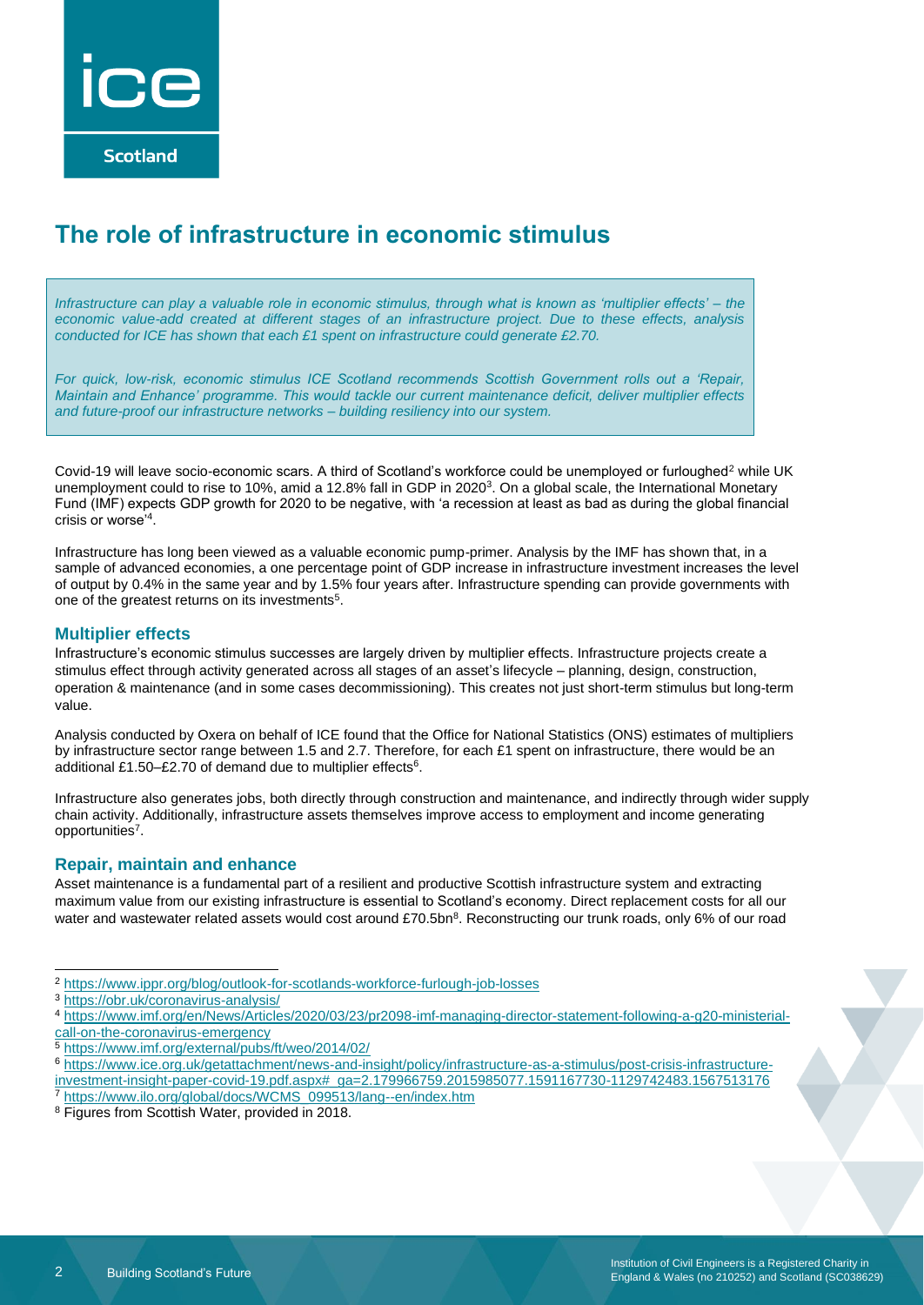

network, would cost £20bn<sup>9</sup>. Our extant infrastructure represents a sizeable existing investment. Achieving maximum value from this investment is dependent upon appropriately funded, planned and preventative maintenance regimes.

Unplanned and reactive interventions are costly and disruptive. The closure of the Forth Road Bridge for emergency repairs in December 2015 put substantial pressure on alternative road routes, increased journey times, strained rail services, increased carbon emissions and increased costs to commuters<sup>10</sup>. The eventual direct cost of remedial work was £16m<sup>11</sup>. Road hauliers calculated the impact on the freight sector alone at £37m<sup>12</sup>.

Scotland's infrastructure is worth billions of pounds but following historic under-investment portions of it are failing to realise their full benefit to the economy as they deteriorate, perform sub-optimally and lose their value. Our infrastructure networks become less resilient, productivity is hindered, and the social value of infrastructure deteriorates; poor infrastructure performance does not create positive places to live and work. Underperforming infrastructure assets can lock out groups of users (e.g. a poorly maintained pavement can prevent appropriate disabled access) hampering inclusivity.

Government commitment to maintenance, both through declaring it a National Infrastructure Priority and through quickly bringing forward a structured maintenance programme, could see this trend reversed.

Moreover, in the context of the post-Covid economic recovery, a focus on asset repair and maintenance offers a low-risk approach to kick-starting construction and catalysing infrastructure's economic multipliers.

Maintenance too can be inherently local, offering a good opportunity for Scottish SMEs, as well as larger contractors, to secure contracts for work. For rural communities with little resiliency, maintenance is even more important.

ICE Scotland is clear that asset maintenance, like any infrastructure investment, must seek to lock-in maximum social, environmental and economic value. Our infrastructure should not necessarily be repaired to the existing baseline but enhanced to deliver better outcomes. New, sustainable materials can be used, prolonging assets' life-spans and increasing their sustainability, new technologies like remote monitoring sensors can be installed to create 'smart infrastructure', deeper inclusivity can be built-in such as adding multi-modal transport options to an existing roadway, and social value delivered such as by considering how the asset can best improve a sense of place. Environmental benefits too can be deeper engrained in our assets, not just through materials but with things like accompanying green infrastructure.

A *Repair, Maintain and Enhance* programme can achieve several objectives: it can optimise our existing assets, deliver economic stimulus and lock-in deeper social-value to Scotland's infrastructure.

# **Overcoming barriers for industry**

*Scotland's construction and infrastructure sectors already faced several barriers and new challenges have now emerged as a result of Covid-19. To best ensure industry can step up to deliver an economic recovery, government should adopt a flexible approach to support industry and deliver our collective ambitions.* 

While infrastructure offers a key opportunity to deliver economic recovery, in the post-Covid landscape industry is facing several challenges.

<sup>9</sup> <https://www.transport.gov.scot/media/33629/value-of-society-economy-to-trn-final-report-feb-2017.pdf>

<sup>10</sup> <http://eprints.gla.ac.uk/120985/1/120985.pdf>

<sup>11</sup> Sunday Post (1 January 2017) Forth Road Bridge closure cost taxpayers £16 million

<sup>12</sup> <https://www.rha.uk.net/news/press-releases/2016-02-february/forth-road-bridge-continues-to-cause-financial-mis-en>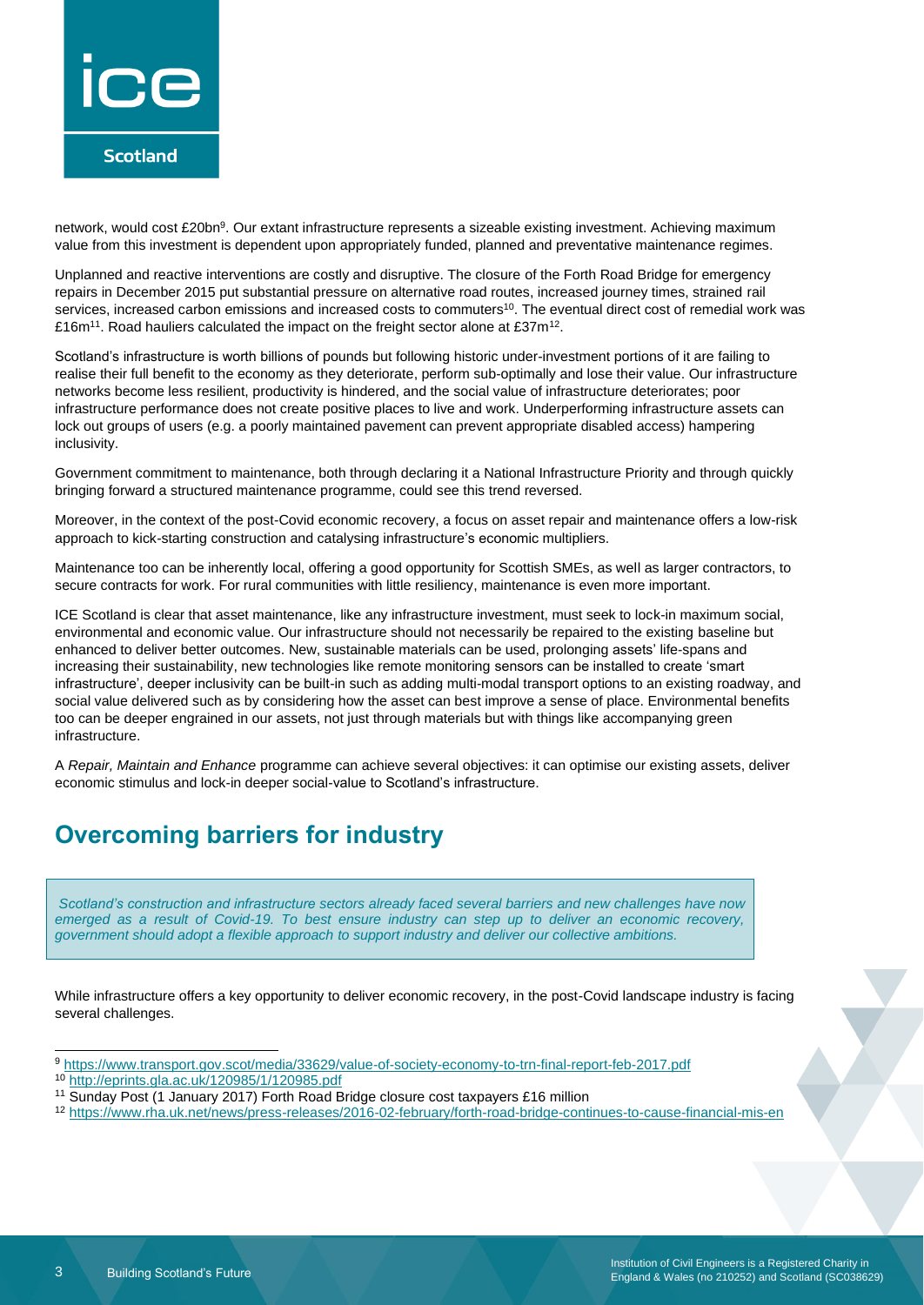

With public health restrictions on 'social distancing' likely to endure across 2020, workforce density on construction sites is limited. At the time of writing we are aware of several sites operating at less than one-third capacity, while others are unable to operate safely at all. The most immediate impact of this change is of course the pace at which projects can be delivered.

We would encourage the Scottish Government to work with industry to implement a flexible approach, for example offering flexibility on working hours and noise restrictions, where appropriate, to enable industry to alter working patterns and better deliver to time and budget.

Public procurement is not working effectively. Local and smaller contractors are often disadvantaged, local supply chains are under-utilised, and larger contractors may not be able to deliver effectively in all cases. More innovative approaches are needed for rural infrastructure and infrastructure procurement, such as the enterprise model 'Project 13' supported by  $ICE<sup>13</sup>$ .

Supply restrictions are being felt heavily across construction and infrastructure sectors. With manufacturing and transportation not operating at full capacity, securing physical goods can be challenging and slower than normal. We have particular concerns over the ability of local SME's to withstand an economic downturn and would encourage government to rapidly bring forward packages of supply chain support.

These challenges should be addressed in the short-term, but it is important to remember that they sit in a landscape of pre-existing regulatory and operational challenges across Scottish industry. Scotland's construction and infrastructure sectors are faced with skills and labour shortages, supply chain fragility, and post-Brexit uncertainty.

Delivering the right infrastructure for Scotland cannot be achieved by capital spend on large projects alone. Headline fiscal stimulus must be accompanied by a series of targeted packages – both financial and regulatory - addressing different sectoral challenges, in response to immediate Covid-related impacts and pre-existing concerns.

### **The Fourth Industrial Revolution: Principles to guide a new age**

*The Fourth Industrial Revolution is far beyond a digital or information revolution. It refers to a transformation that impacts on all aspects of civil society, governance, economics, manufacturing – and more.* 

*To fully embrace the opportunities this brings, Scottish Government must deliver a post-Covid landscape which is green, digital and inclusive. That will require thinking about infrastructure as a system and creating new finance models.* 

*Government must act early to lock-in value and maximise opportunities this transition brings – and we believe that in doing so three principles should be adhered to, our industrial revolution should be green, digital and inclusive.* 

#### **Green Infrastructure**

Infrastructure developed in support of our post-Covid economic recovery should be aligned to Scotland's net-zero ambitions<sup>14</sup>.

<sup>13</sup> <http://www.p13.org.uk/>

<sup>14</sup> <https://www.gov.scot/policies/climate-change/>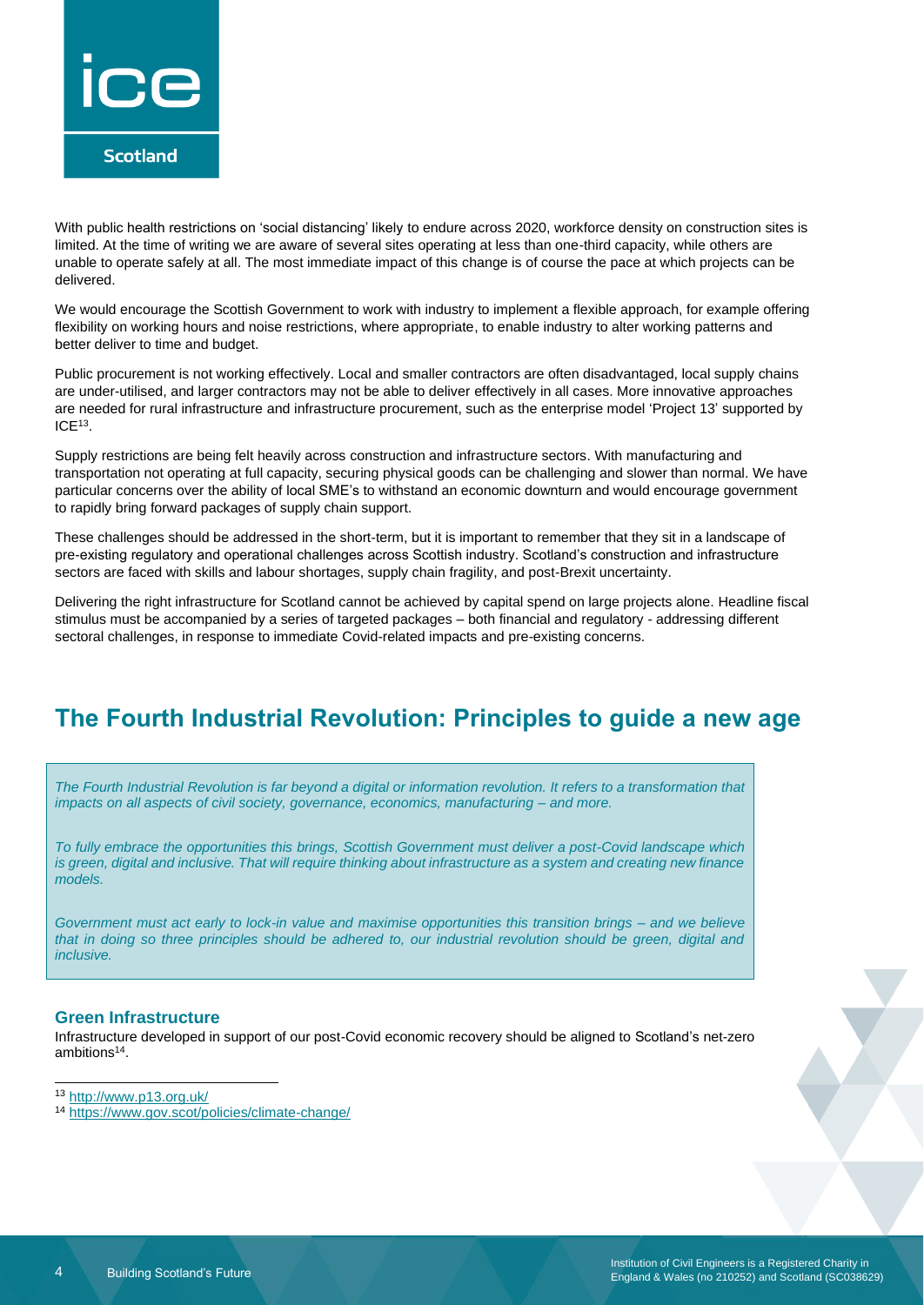

ICE Scotland members are at the forefront of some of the most exciting decarbonisation projects in Scotland<sup>15</sup>, and indeed globally, and it will be across the sectors represented within our membership that some of the greatest economic, social and environmental gains are to be made.

Green stimulus packages have been found to offer high economic multipliers<sup>16</sup>, and Scotland is uniquely well-positioned to capitalise on existing expertise in several 'green infrastructure' areas, including renewable energy, smart grid management and advanced manufacturing.

ICE Scotland has identified a pressing need to ensure our infrastructure is able to cope with the impacts of climate change – which are already being seen and are set to become more pronounced. Climate change is already resulting in more weather extremes, as was seen with flooding across parts of Scotland in February with Storm Ciara and Storm Dennis<sup>17</sup>. These extremes, and their economic, environmental and social impact present an urgent driver for infrastructure investment.

Along with the need for new 'green infrastructure' to be brought forward to deliver both economic multipliers and climate resiliency, our existing infrastructure must be reviewed in the context of changing climate conditions. As part of a 'Repair, Maintain, Enhance' infrastructure programme, it is our view that infrastructure should be improved to build in resiliency against the latest climate change forecasts.

Bringing forward green infrastructure and 'retro-fitting' existing assets will help deliver against climate change targets as well as aiding economic recovery. This type of activity additionally carries social benefits. Green infrastructure, from good public transport provision and local energy systems, to access to green spaces and use of recycled materials, can provide health benefits, contribute to place-making ambitions and support inclusive economic growth<sup>18</sup>.

#### **Digital**

The mass-roll out and integration of digital technologies into daily lives and working practices signalled the beginning of the *Fourth Industrial Revolution*. The response to Covid-19 has demonstrated the fundamental importance of digital connectivity to Scotland now and in the future.

Digital technologies offer a unique opportunity to make our infrastructure better. We can create and build in different ways, using new, sustainable materials and building with new processes. Through embedding sensors in our assets and developing digital twins<sup>19</sup> we can create 'smart infrastructure' – improving management of our homes, communities and cities while delivering a wealth of data enabling us to learn and continually improve<sup>20</sup>. Digital technology can tell us when a repair is required, and can enable repairs to be carried out remotely – all reducing costs, creating efficiencies, and making sure infrastructure users are able to extract maximum value from their infrastructure assets.

Along with enabling our infrastructure to perform better, digital assets and digital connectivity deliver for society economically and socially. The digital revolution:

Enables increased home-working, reducing peak-time traffic flows (improving air quality and place-making) and reducing carbon emissions; while delivering social benefits by allowing people more time at home;

<sup>19</sup> <https://www.ice.org.uk/news-and-insight/the-civil-engineer/august-2019/developing-ice-digital-twin-thinking>

<sup>20</sup> [https://www.ice.org.uk/news-and-insight/the-civil-engineer/september-2018/dealing-with-big-data-from-smart](https://www.ice.org.uk/news-and-insight/the-civil-engineer/september-2018/dealing-with-big-data-from-smart-infrastructure)**[infrastructure](https://www.ice.org.uk/news-and-insight/the-civil-engineer/september-2018/dealing-with-big-data-from-smart-infrastructure)** 

<sup>15</sup> [https://www.ice.org.uk/news-and-insight/the-infrastructure-blog/august-2015/building-better-world-scotlands-low-carbon](https://www.ice.org.uk/news-and-insight/the-infrastructure-blog/august-2015/building-better-world-scotlands-low-carbon-future)[future](https://www.ice.org.uk/news-and-insight/the-infrastructure-blog/august-2015/building-better-world-scotlands-low-carbon-future)

<sup>16</sup> <https://www.smithschool.ox.ac.uk/news/articles/200505-building-back-better-net-zero-emissions-recovery.html> <sup>17</sup> <https://media.sepa.org.uk/statements.aspx>

<sup>&</sup>lt;sup>18</sup> ICE Scotland is a member of the Climate Emergency Response Group, a pan-economy group of stakeholders delivering a series of recommendations to government on how to meet Scotland's 2045 net-zero target.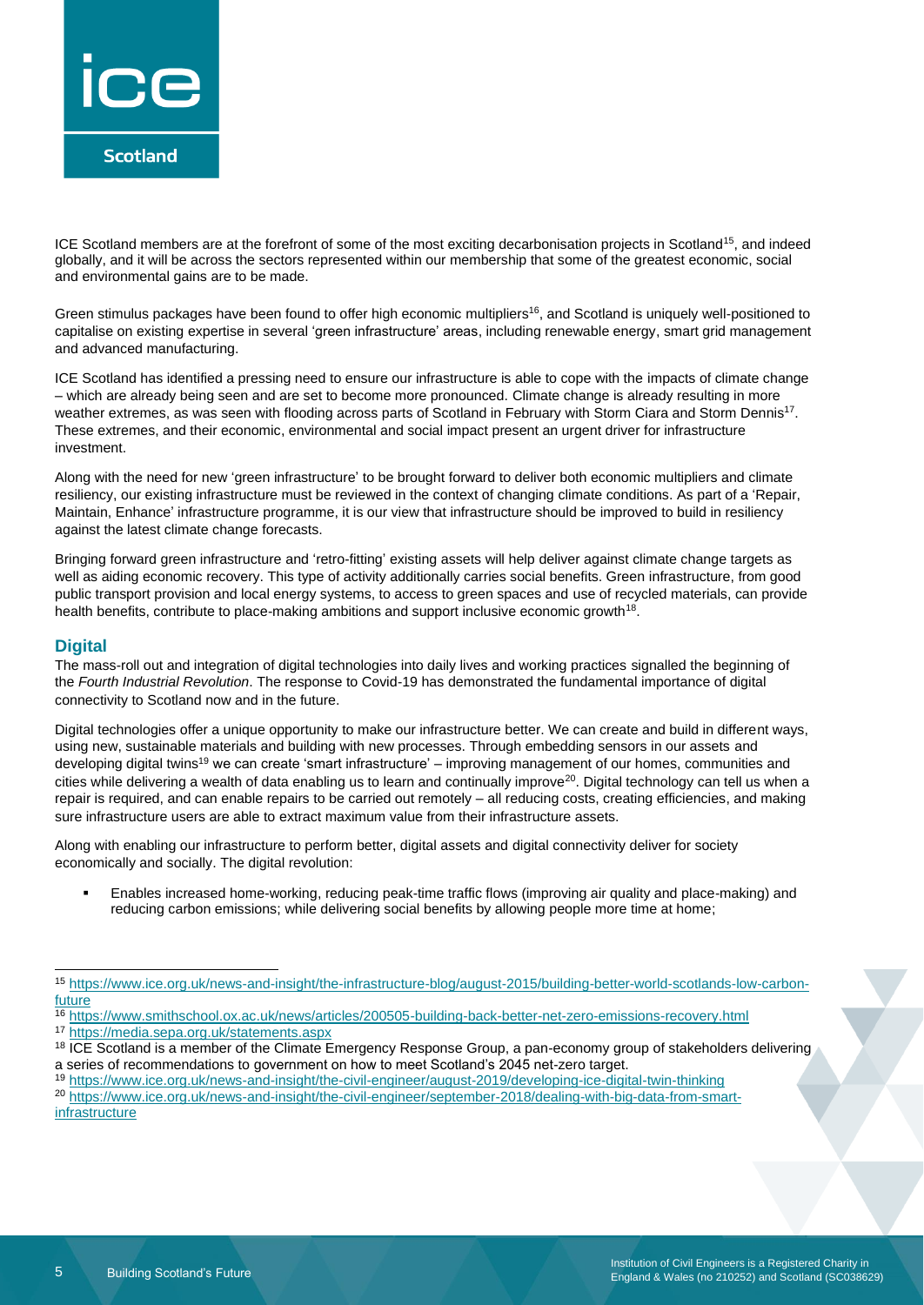

- Creates further opportunities for decarbonisation: digital connectivity is the cornerstone of smart-grid networks and enables consumers to take full advantage of renewable and smart energy technologies at home and in their communities;
- Increases opportunities for remote learning supporting the skills transitions required across several sectors;
- Underpins social and economic connectivity in rural areas enabling people to work, live and study in remoter regions productively.

Enhancing our digital infrastructure, particularly by building-out digital connectivity and supporting digital skills and digital literacy, will deliver economic multipliers and can be a key driver of economy recovery. Embracing digital will ensure that Scotland delivers future-proofed infrastructure assets but equally economic competitiveness and social connectivity. Driving forward the digital agenda will be key to ensuring Scotland meaningfully transitions into the *Fourth Industrial Revolution.* 

#### **Inclusive Economic Growth**

Scotland's infrastructure provision is a key determinant of inclusivity and as we consider the Covid-19 recovery, it will be particularly important to ensure that policy and infrastructure interventions are inclusive and do not leave any groups behind.

Scotland's existing infrastructure systems and networks are not currently as inclusive as they could be. Work must be undertaken to ensure that our existing assets, from our building stock to public transport networks are accessible to all, that place-making does not unintentionally 'lock out' any particular demographic(s), and that infrastructure investment is equally weighted across the requirements of different groups. When new infrastructure assets are brought forward, or existing assets 'repaired, maintained and enhanced', their impact on the inclusive growth agenda should be assessed.

Rural infrastructure provision is especially important under this theme. Early reporting suggests that Scotland's Highlands & Islands will be one of the areas most economically challenged by Covid-19<sup>21</sup>. The area has existing economic resiliency issues, such as a reliance on a small number of sectors, such as Tourism and Food & Drink. Rural areas already lag in infrastructure provision – issues such as ferry disruption, the fragility of air links and the resilience and reliability of strategic roads are having a significant impact on the rural economy. Rural areas often suffer poor broadband connectivity, and lack services such as health and care provision.

There is considerable existing ambition to deliver employment opportunities and boost productivity in rural areas and early indications show increased public desire to live rurally<sup>22</sup>. For these ambitions to be realised, government must invest in infrastructure – from conventional water, waste and transportation, to digital connectivity.

Demographic shifts are one of the key societal changers Scotland will face in the next few decades, and our infrastructure must be developed accordingly. Catering to urban and rural (and sub-urban) requirements will require different infrastructure approaches. Age demographics will also determine infrastructure provision – as our elderly population increases so must appropriate housing, transport and digital provision, as well as social infrastructure (such as health and social care). Vulnerable groups, such as the disabled, should not be excluded from assessing our basic infrastructure provision – transport networks, housing stock and place-making should be designed and built to accommodate the widest possible set of needs.

The way we use our infrastructure will adjust to reflect the realities of Covid-19 in the medium-term. For example, in the likely scenario that social distancing requirements will exist into the medium term, our key networks like public transport stations, schools, hospitals and social care provision, may need significant re-design. While physical re-design needs in some spaces should be considered in terms of opportunity to deliver economic multipliers and deliver better social value,

<sup>21</sup> [https://www.pressandjournal.co.uk/fp/news/politics/scottish-politics/2203290/coronavirus-economic-impact-could-be](https://www.pressandjournal.co.uk/fp/news/politics/scottish-politics/2203290/coronavirus-economic-impact-could-be-hardest-in-northern-scotland/)[hardest-in-northern-scotland/](https://www.pressandjournal.co.uk/fp/news/politics/scottish-politics/2203290/coronavirus-economic-impact-could-be-hardest-in-northern-scotland/)

<sup>22</sup> [https://www.homesandproperty.co.uk/property-news/moving-house-after-coronavirus-lockdown-countryside-locations](https://www.homesandproperty.co.uk/property-news/moving-house-after-coronavirus-lockdown-countryside-locations-a138261.html)[a138261.html](https://www.homesandproperty.co.uk/property-news/moving-house-after-coronavirus-lockdown-countryside-locations-a138261.html)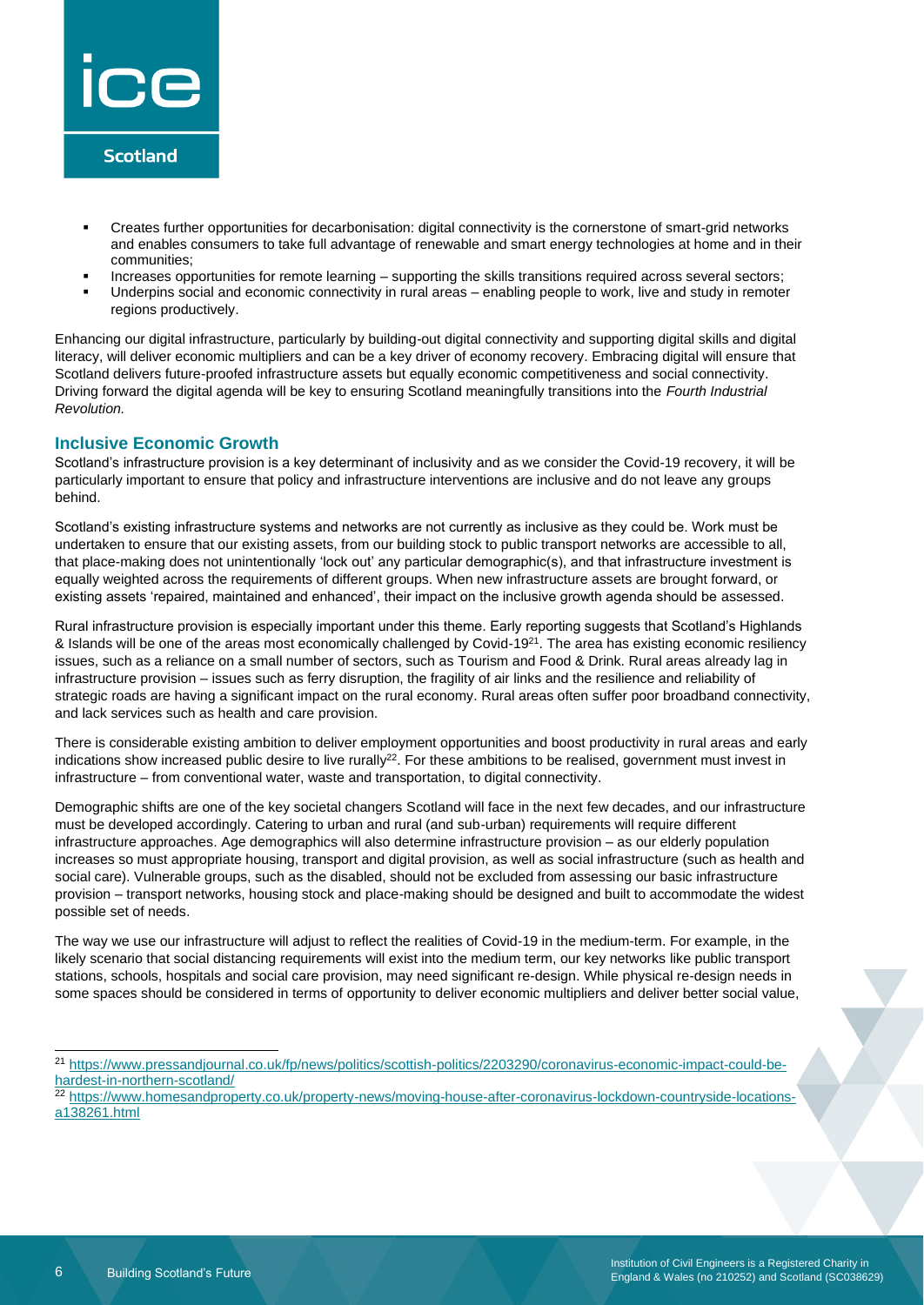

the re-imagining of how we use existing spaces and networks is a firm example of the need for infrastructure professionals to design and build assets which can accommodate future uncertainties and minimise barriers to use.

Inclusive infrastructure is about creating an infrastructure landscape that works for us all, now and in the future. We must design and build assets which maximise inclusivity by accommodating uncertainty, designing across demographics and user groups, and embedding strong place-making principles in our infrastructure landscape.

#### **Systems Thinking**

Infrastructure is an interconnected system of systems that provides the foundation for our society and our economy. It does more than just provide water, power or transport services; it helps to make cities and rural communities liveable, boosts quality of life and fuels sustainable growth, productivity and prosperity $^{23}$ .

The principle of infrastructure as a system of systems to support human prosperity will be fundamental to how we design and deliver infrastructure as part of the new normal.

This will require breaking silos, cross-government and cross-industry-working, and altogether conceiving of our infrastructure landscape in a different way, through:

- Recognising interconnectivity between infrastructure networks;
- Understanding societal outcomes enabled by infrastructure (particularly achieving the UN sustainable development goals and inclusivity);
- Considering the long-term sustainability of the system (e.g. maintaining the system to deliver expected benefits);
- Using technology to gain a greater understanding of the system in operation through, for example, establishing a cyber-physical system with a digital twin<sup>24</sup>.

Infrastructure underpins every aspect of our day to day lives – from energy, water and sewerage provision to housing, transport and digital connectivity. People do not interact with infrastructure in a fragmented basis, but use it in an integrated way.

To maximise the value of our infrastructure assets and embrace the opportunities offered by the *Fourth Industrial Revolution* it is imperative that a systems-led approach to infrastructure is embedded in our thinking.

A systems-thinking approach needs to apply to infrastructure policy decision-making. The widest set of infrastructure demand drivers must be considered in decision making, including economic impact, climate factors, and social benefits. Our infrastructure is used by everybody, and the diversity of users must be reflected in decision-making. Diverse communities of voices (including, but not limited to, age ranges, gender, ethnicity, disabled and carers, geographical representation, economic-circumstance) should be central to shaping our future infrastructure landscape.

#### **New Finance Models**

New thinking on infrastructure financing will be required as we look both to economic recovery and to bring forward the next generation of infrastructure. While capital spend will still have a role in bringing forward projects and securing private finance, as our infrastructure landscape modernises, our finance models will too have to change.

There are now emerging instances of Covid-19 immediately impacting the financial health of sectors and their own ability to invest in their assets. For example, the fall in public transport use (widely reported to be around 75%) and associated fares revenues both during and following the easing of lockdown restrictions will impact fleet operator ability to invest, threaten the existing viability of services as well as funding for transport partnerships and authorities. Should unemployment levels increase, homeowner investment in our building stock will likely fall. Local authority budgets are already stretched.

<sup>23</sup> <https://www.cdbb.cam.ac.uk/news/flourishing-systems>

<sup>24</sup> <https://www.ifm.eng.cam.ac.uk/research/asset-management/research-projects/infrastructure-digital-twins/>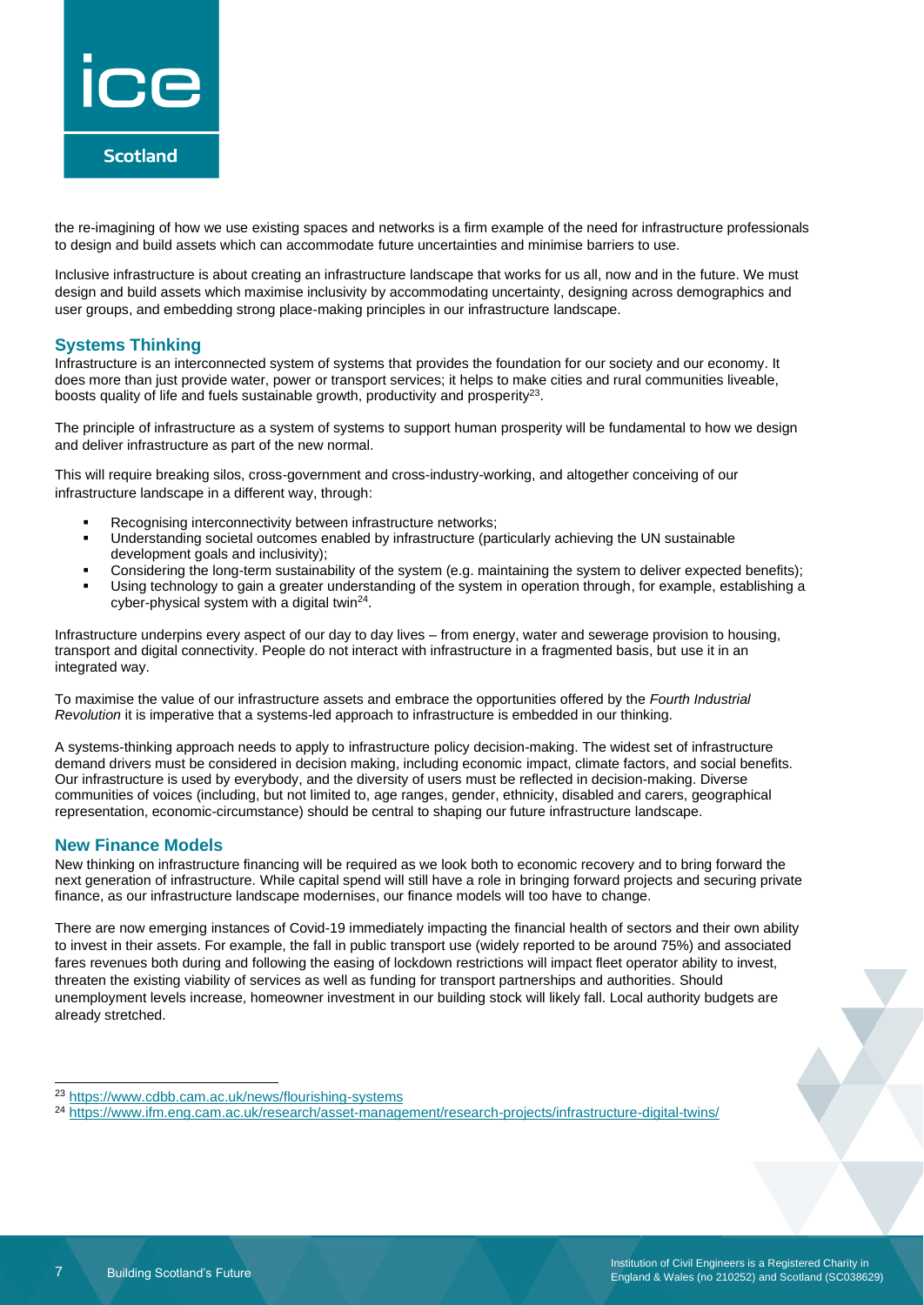

We would anticipate, and encourage, Scottish Government to bring forward stimulus packages – utilising structures already in place such as the Scottish National Investment Bank, and the Publicly Owned Energy Company –working to kick-start infrastructure investment, attract private capital and deliver economic multipliers.

With the public sector likely a key part of our economic recovery, it must be prepared to take on more risk and evaluate investment approaches differently. A risk-averse approach from the public sector could mean investing in 'what we've always done' rather than 'what we can do'. Scotland can act early and lock in the value the *Fourth Industrial Revolution* is beginning to deliver, but only if the public sector is prepared to take a lead and take on more risk to secure a meaningful economic recovery.

ICE has been working with partners to develop a new industry business model – based on an enterprise, not on traditional transactional arrangements – to boost certainty and productivity in infrastructure delivery, improve whole-life outcomes in operation and support a more sustainable, innovative, highly skilled industry<sup>25</sup>. This initiative, known as Project 13, has received considerable traction to date and industry will look to work with government to further embed these principles into infrastructure delivery post-Covid.

# **Sectoral Analysis**

*Delivering a resilient economic recovery while capitalising on the benefits brought forward by the Fourth Industrial Revolution will require a multitude of interventions across different sectors.* 

*We believe sectors should be considered holistically, in line with a systems-led approach, but we have set out specific considerations and interventions in this sectoral analysis.* 

#### **Transport**

Delivering the right transport infrastructure will be a key part of delivering both a sustainable economic recovery and social capital. The right solutions, in the right places can contribute to a range of objectives – including placemaking, health and wellbeing, climate change resilience and productivity. Where delivered correctly, transport systems can promote inclusivity and equality.

Like other aspects of infrastructure, transport solutions cannot be considered in a silo. Transport needs must be integrated into placemaking, new residential infrastructure developments, our planning frameworks, and socio-economic decisionmaking at all levels.

As we set out in our response to NTS2<sup>26</sup> – transport infrastructure and provision is an especially complex policy area. We set out six considerations, which in our view still hold true in the context of economic recovery:

- **Repair, Maintain, Enhance:** A structured and proactive programme of asset maintenance of our existing transport networks is required to ensure assets retain their maximum value and deliver transport solutions at their optimum capacity.
- **Futureproofing:** Our assets and our decision-making should leave enough scope to allow for transformative technologies to come to market and be embedded within our transport networks. Resiliency should be engrained in our system to ensure capacity to deal with climate change effects such as increased instances of landslides, flooding and high winds.

<sup>25</sup> <http://www.p13.org.uk/>

<sup>26</sup> <https://www.ice.org.uk/about-ice/near-you/uk/scotland/publications/submission-to-scotland-national-transport-strategy>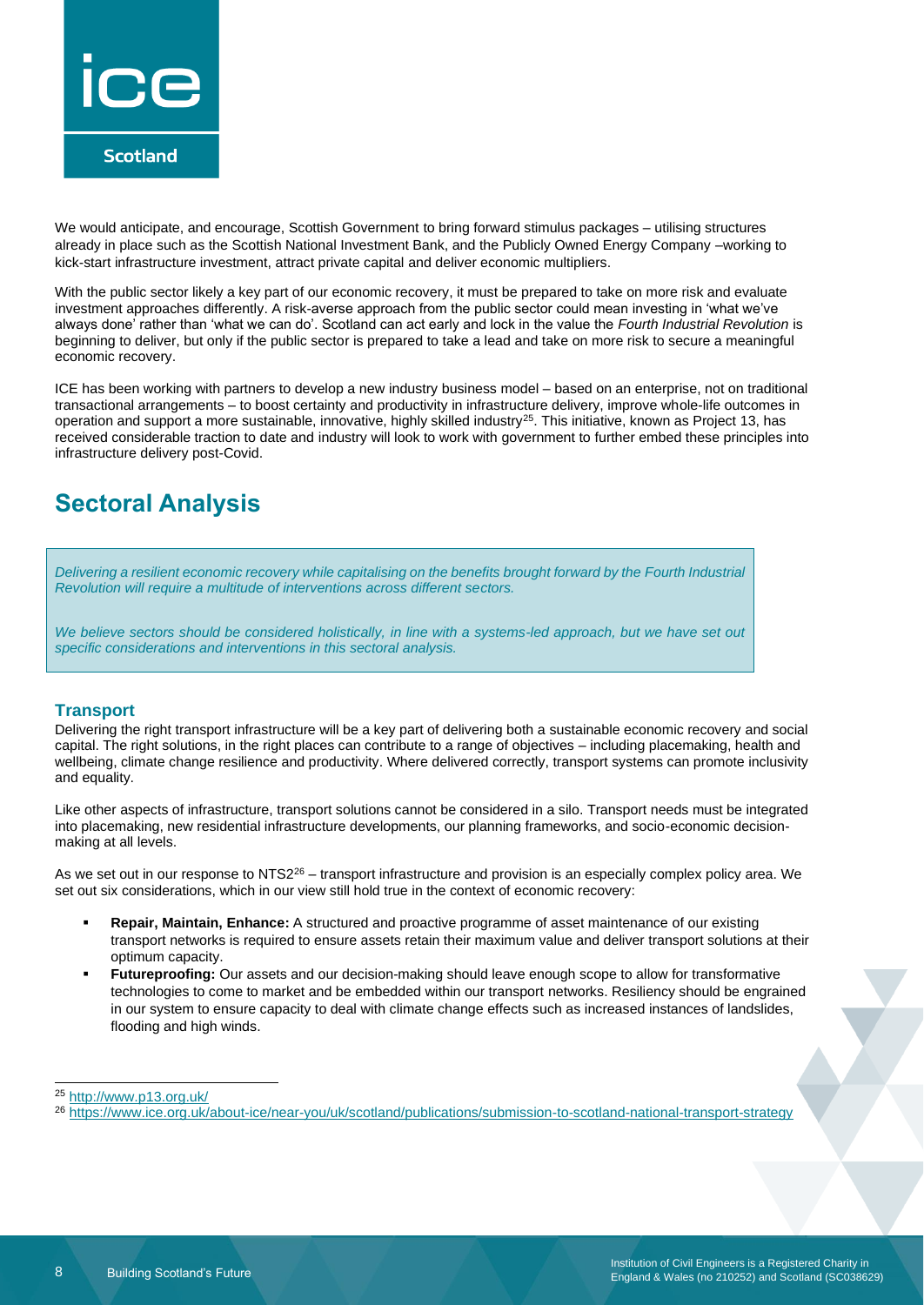

- Infrastructure finance: As the types of transport infrastructure we seek to build changes, and the way we use our transport networks responds to different use-cases, new ways of financing our transport infrastructure are needed.
- **Holistic placemaking:** Transport systems can be a key contributor to places that are enjoyable to live and work in, but this will work best when transport provision is considered as part of a wider set of local challenges. There is an opportunity to address existing transport constraints in the Highlands & Islands, to drive economic recovery, in an area where it will be easier post-Covid for remote and home working with increased staff productivity and health benefits.
- **Integrated networks:** To best deliver for users, transport networks should be easy to use. 'First and Final Mile' links are particularly important to ensure that all Scotland's citizens can travel safely door-to-door.
- **Climate Change:** With the declaration of a Climate Emergency, and Scotland's transport sector a large contributor to Scotland's net emissions, Scotland's transport sector needs to adapt. Careful consideration should be given to barriers to develop clean transport networks and identifying policy solutions to support their delivery. Our networks are already seeing the impacts of a changing climate; support needs to be given too for their adaptation and futureproofing.

ICE Scotland welcomes investment to date in increased active travel infrastructure, and – in the context of the 'green recovery' would support this further going forward. To ensure that we fully decarbonise our transport system, maximise productivity and deliver an inclusive transport network, we would look to Scottish Government to support investment in multi-modal transport infrastructure programmes which include, but go beyond, active travel. Public transport provision, rail electrification, green-hydrogen based solutions and support for Ultra Low Emission Vehicles (ULEV) and associated charging infrastructure will be equally important.

Public transportation providers, often already requiring fleet modernisation and investment, have gone through a turbulent period given dramatically reduced demand (in the region of 75%) through Covid-19. The long-term impacts of loss of fare revenues, and the extent to which public confidence to use public transport will 'bounce back' remain uncertain. We would strongly encourage public sector capital support to ensure we can invest in improving the reach of our public transport network, including first and final mile delivery, and improve the quality of the fleet – both to support emissions reductions through incorporating new technologies, and to deliver against customer experience expectations.

Our road networks, for both car and freight traffic, will continue to be an essential part of Scotland's infrastructure. The decarbonisation of transport can be readily accelerated through government support for deeper penetration of ULEV charging networks coupled with consumer incentives for electric vehicle roll-out. Further rail electrification programmes would be beneficial, both to green our transport fleet but equally in terms of economic multipliers. Similarly, the existing trajectory supporting alternative fuels for freight, ferries and air-travel, such as hydrogen and batteries, should continue apace.

Across all transport modes, an integrated approach across government and industry will be required to identify and deliver the required infrastructure investment to drive decarbonisation, including investment in ports and harbours.

#### **Housing**

Housing, much like transport, cannot be effectively delivered in a silo.

The delivery of economic infrastructure to enable and support new housing developments is vital. While there is an accepted need to build more homes (and as we detail above, a need to build more homes to account for our changing demography), there is much scope within the current system to consider infrastructure more strategically<sup>27</sup>.

Too often we see housing developments lock-in negative societal outcomes. New and existing developments are not always linked with public transport provision. Sites are often built with 'standard' gas and electricity connections, failing to capture the benefits of renewable technologies, or adequately future proof for their use. Energy efficiency is a real problem

<sup>&</sup>lt;sup>27</sup> For fuller analysis of housing, see our 2019 State of the Nation Report [https://www.ice.org.uk/news-and](https://www.ice.org.uk/news-and-insight/policy/state-of-the-nation-2019)[insight/policy/state-of-the-nation-2019](https://www.ice.org.uk/news-and-insight/policy/state-of-the-nation-2019)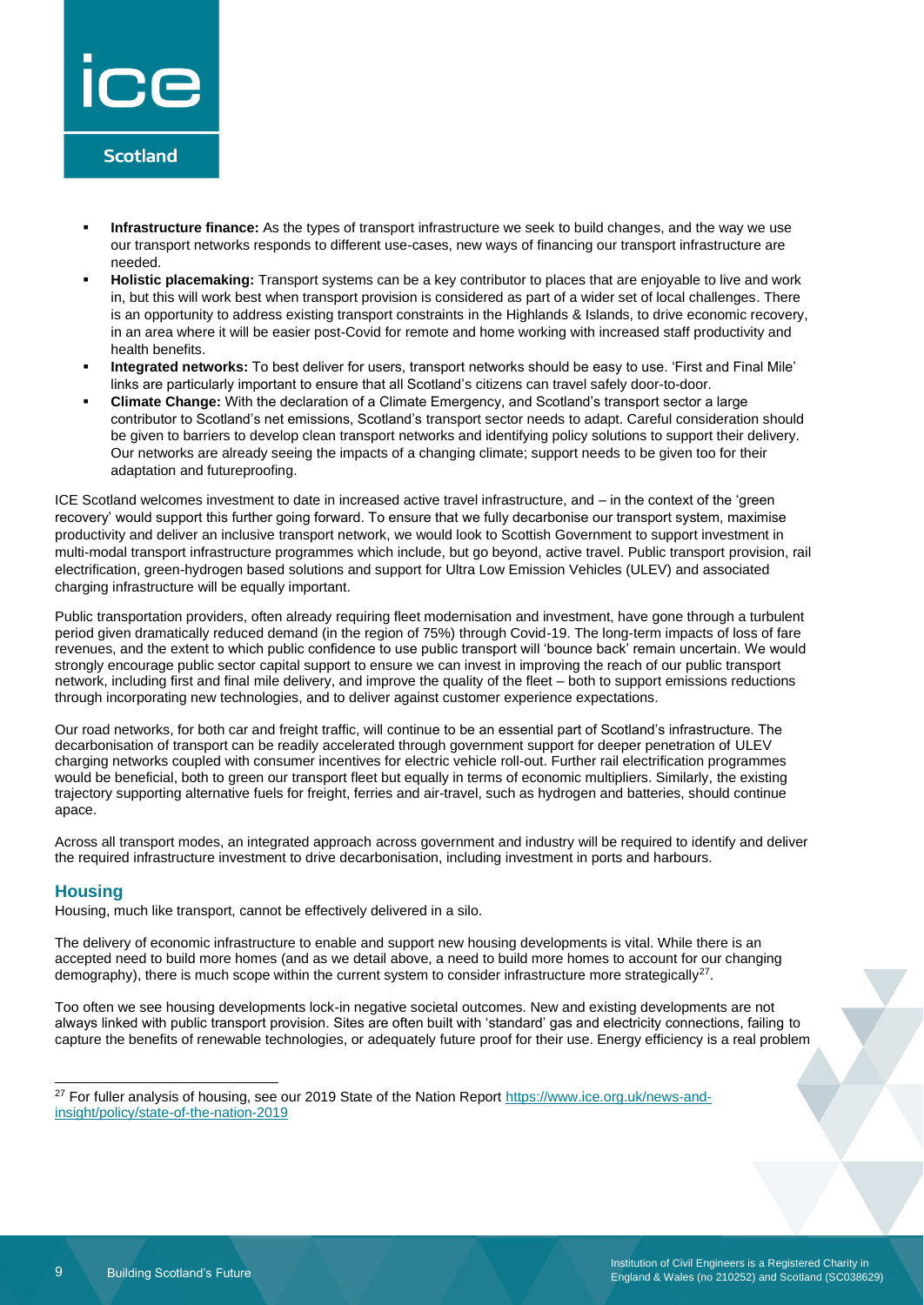

within existing housing stock with 'retrofitting' programmes only reaching a small percentage of our built environment $^{28}$ . This can deliver secondary negative impacts, like fuel poverty. Similarly, we recognise that household waste collection is a costly and challenging service for local authorities to operate. Housing development supporting circular economy and waste-reduction principles, could provide an opportunity to implement more sustainable, consumer friendly, and costeffective waste solutions.

Addressing these issues and rolling out the provision of improved infrastructure in and around our housing developments offers a real opportunity to lock-in positive outcomes, deliver a strong sense of place, and provide economic stimulus as part of a Covid-recovery programme.

Building not just housing developments, but delivering new asset-rich communities, could be a transformative infrastructure programme for Scotland.

#### **Energy**

There are various areas across our energy system which are 'low-hanging-fruit' for delivering economically as well as on climate change.

Scotland has a strong pipeline of renewable energy projects, both onshore and offshore, which if delivered could prove a significant economic contributor. Shovel-ready projects exist across a range of technology types, from pumped hydro storage to offshore wind. This potential is underscored by the June 2020 ScotWind offshore leasing round, where Crown Estate Scotland has for the first time in a decade set out new areas of the seabed suitable for offshore wind development. It is estimated that investment in projects coming forward as a result of this round could surpass £8 billion and could deliver enough electricity to power every Scottish household, displacing over 6 million tonnes of CO2<sup>29</sup>.

We are also seeing Scottish-based organisations involved in smart-energy management grow, taking a real lead in this internationally. From the *Power Networks Demonstration Cent*re in Cumbernauld, to Edinburgh's *Flexitricity* – the industry in Scotland is well placed to take advantage of already world-class positioning in decentralised energy system management – something critical to the *Fourth Industrial Revolution*.

ICE Scotland identifies the delivery of low-carbon heat infrastructure as of particular benefit to both our net-zero ambitions and Scotland's economic recovery. Heat makes up over half of Scotland's energy use<sup>30</sup>, and will be a critical lever in meeting Scotland's 2030 decarbonisation targets. Renewable heating represented just 6.3% of Scotland's non-electrical heat demand in 2018<sup>31</sup>. Renewable heat has a significant multiplier effect. With gas boilers embedded across our housing stock, their replacement creates significant demand for trained workers to deliver the transition. District heating projects are large-scale infrastructure projects, delivering all the economic multipliers detailed earlier in this response.

We also see a valuable role for Carbon Capture and Storage (CCS). As set out in the latest ICE Insight Paper<sup>32</sup> our analysis concludes that the barriers in bringing CCS forward are commercial and regulatory rather than technical. We view the technology as having several clear decarbonisation benefits, but given the infrastructure involved also view CCS as having the potential to contribute meaningfully to Scotland's economic recovery.

- 29 <https://renews.biz/60869/scots-crown-launches-scotwind-offshore-leasing-round/>
- <sup>30</sup> <https://www.gov.scot/policies/energy-efficiency/decarbonising-heat/>
- <sup>31</sup> [https://www.scottishrenewables.com/our-](https://www.scottishrenewables.com/our-industry/statistics#:~:text=The%20growing%20capacity%20of%20renewables,cent%20of%20Scotland)

32 [https://www.ice.org.uk/getattachment/news-and-insight/policy/insights-into-carbon-capture-and-](https://www.ice.org.uk/getattachment/news-and-insight/policy/insights-into-carbon-capture-and-storage/CCS_Insights_Paper_final.pdf.aspx#_ga=2.155295803.1483196288.1591364529-1129742483.1567513176)

[storage/CCS\\_Insights\\_Paper\\_final.pdf.aspx#\\_ga=2.155295803.1483196288.1591364529-1129742483.1567513176](https://www.ice.org.uk/getattachment/news-and-insight/policy/insights-into-carbon-capture-and-storage/CCS_Insights_Paper_final.pdf.aspx#_ga=2.155295803.1483196288.1591364529-1129742483.1567513176)

<sup>28</sup> [https://www.gov.scot/publications/energy-efficient-scotland-strategic-outline-case-proposed-development-national](https://www.gov.scot/publications/energy-efficient-scotland-strategic-outline-case-proposed-development-national-delivery-mechanism/pages/17/)[delivery-mechanism/pages/17/](https://www.gov.scot/publications/energy-efficient-scotland-strategic-outline-case-proposed-development-national-delivery-mechanism/pages/17/)

[industry/statistics#:~:text=The%20growing%20capacity%20of%20renewables,cent%20of%20Scotland's%20electricity%20](https://www.scottishrenewables.com/our-industry/statistics#:~:text=The%20growing%20capacity%20of%20renewables,cent%20of%20Scotland) [consumption.](https://www.scottishrenewables.com/our-industry/statistics#:~:text=The%20growing%20capacity%20of%20renewables,cent%20of%20Scotland)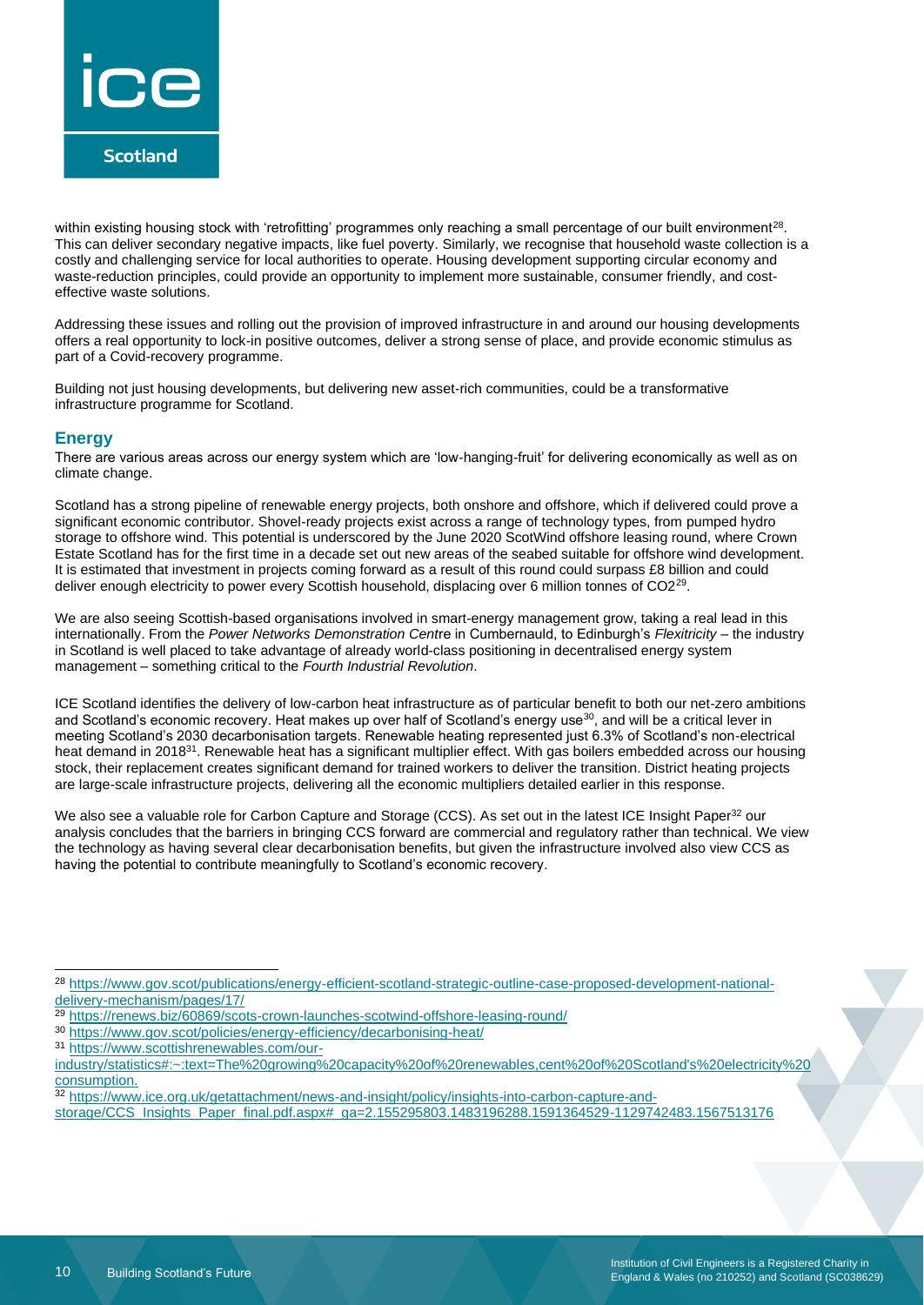

#### **Water**

Water infrastructure is of course critical to our society. Properly maintaining our water assets is a necessity, but as with other sectors, there is a real opportunity to think differently about our water infrastructure, propelling us into the *Fourth Industrial Revolution* while delivering economic multipliers.

Scottish Water's Delivery and Business Plans set out in some detail how they will respond to challenges and deliver service improvements<sup>33</sup>, which we welcome. In our view expenditure should increase on water and waste water asset maintenance which is critical for maintaining service, achieving maximum value from our existing assets and reducing the risk of loss of this vital service to customers<sup>34</sup>. At the same time, industry should seek to advance its use of data and analytics to support maximum efficiency in delivery, operation and maintenance.

Again, water must be considered as part of a wider infrastructure system. Understanding and making use of interdependencies across sectors can deliver financial and running cost benefits. Scottish Water, one of Scotland's largest energy consumers, has developed a programme of on-site energy generation to drive down its dependency on grid supply, installing a varied portfolio of renewable energy technologies which has also served to lower carbon emissions<sup>35</sup>. Critical thinking in this area could also increase revenue resilience and reduce the overall demand impact on other sectors. It is vital that both industry and both governments seek measures to identify and exploit these interdependencies where possible.

Water assets have been shown to unlock significant social as well as economic value. Glasgow's 'Smart Canal' scheme combines the 250-year-old Forth and Clyde Canal and 21st century technology to provide surface water drainage, supporting significant regeneration in the north of the city. The North Glasgow Integrated Water Management System is a pioneering surface water drainage system set to unlock a previously unusable 110 hectares of land across the north of the city for investment, regeneration and development, paving the way for more than 3,000 new affordable homes.

The project will see North Glasgow passively absorb, clean and use rainfall. Use of digital technologies means that advanced warning of heavy rainfall will automatically trigger a lowering of the canal water level to create capacity for surface water run-off. Before periods of heavy rain, predicted by sensors and advanced technology, canal water will be moved safely through a network of newly created urban spaces – from sustainable urban drainage ponds to granite channels - that absorb and manage water, creating space for surface water run-off. This solution avoids the requirements to upgrade existing wastewater systems and, through the diversion of surface water, creates additional capacity to enable the development of new communities in areas that were once considered too costly to invest in. In addition, there are significant environmental benefits through the inclusion of green infrastructure and the avoidance of significant excavation and construction activities<sup>36</sup>.

It is this type of digital-laden, systems-led infrastructure thinking in our water sector and beyond that can unlock real socioeconomic benefit for Scotland.

### **Conclusions**

Infrastructure underpins every aspect of Scotland's economy and society, and it's right that it should be at the heart of an integrated economic recovery package. However, we can go further than just 'recover' and instead take an opportunity to rebuild – delivering the right infrastructure for Scotland's future.

<sup>34</sup> [https://www.ice.org.uk/getattachment/news-and-insight/policy/state-of-the-nation-scotland-2018-infrastructure/State-of](https://www.ice.org.uk/getattachment/news-and-insight/policy/state-of-the-nation-scotland-2018-infrastructure/State-of-the-Nation-Scotland-2018.pdf.aspx#_ga=2.137187766.783962544.1591785275-1129742483.1567513176)[the-Nation-Scotland-2018.pdf.aspx#\\_ga=2.137187766.783962544.1591785275-1129742483.1567513176](https://www.ice.org.uk/getattachment/news-and-insight/policy/state-of-the-nation-scotland-2018-infrastructure/State-of-the-Nation-Scotland-2018.pdf.aspx#_ga=2.137187766.783962544.1591785275-1129742483.1567513176)

<sup>33</sup> <https://www.scottishwater.co.uk/help-and-resources/document-hub/key-publications/delivery-and-business-plans>

<sup>35</sup> [https://www.scottishwater.co.uk/about-us/energy-and-sustainability/renewable-energy-](https://www.scottishwater.co.uk/about-us/energy-and-sustainability/renewable-energy-technologies#:~:text=As%20far%20back%20as%20the,heat%20from%20waste%20water%20technology.)

[technologies#:~:text=As%20far%20back%20as%20the,heat%20from%20waste%20water%20technology.](https://www.scottishwater.co.uk/about-us/energy-and-sustainability/renewable-energy-technologies#:~:text=As%20far%20back%20as%20the,heat%20from%20waste%20water%20technology.)

<sup>36</sup> <https://www.scottishcanals.co.uk/placemaking/glasgow-canal-project/glasgows-smart-canal/>